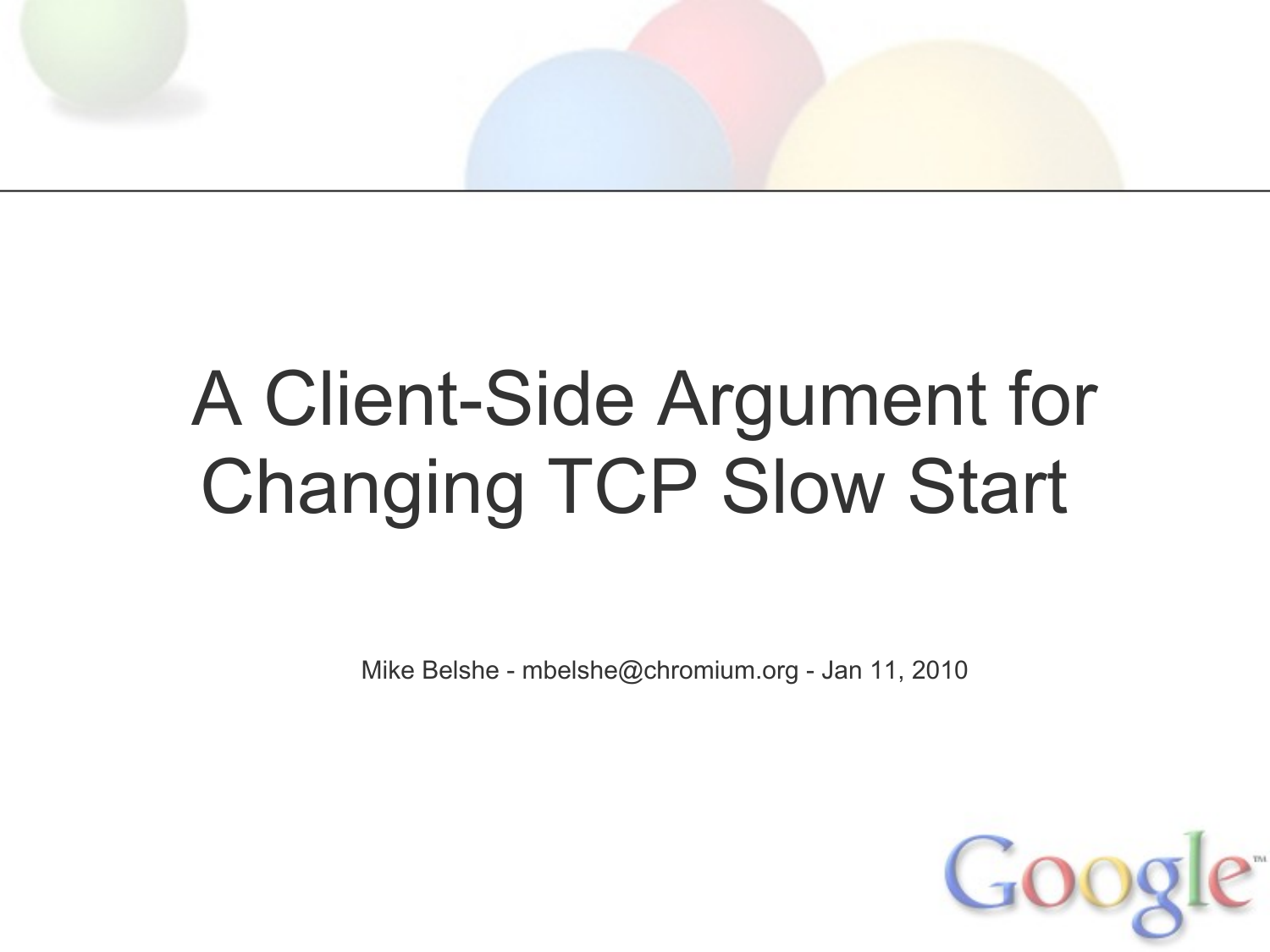

## Slow Start is a key part of TCP's congestion control algorithms...

<http://www.faqs.org/rfcs/rfc2581.html>

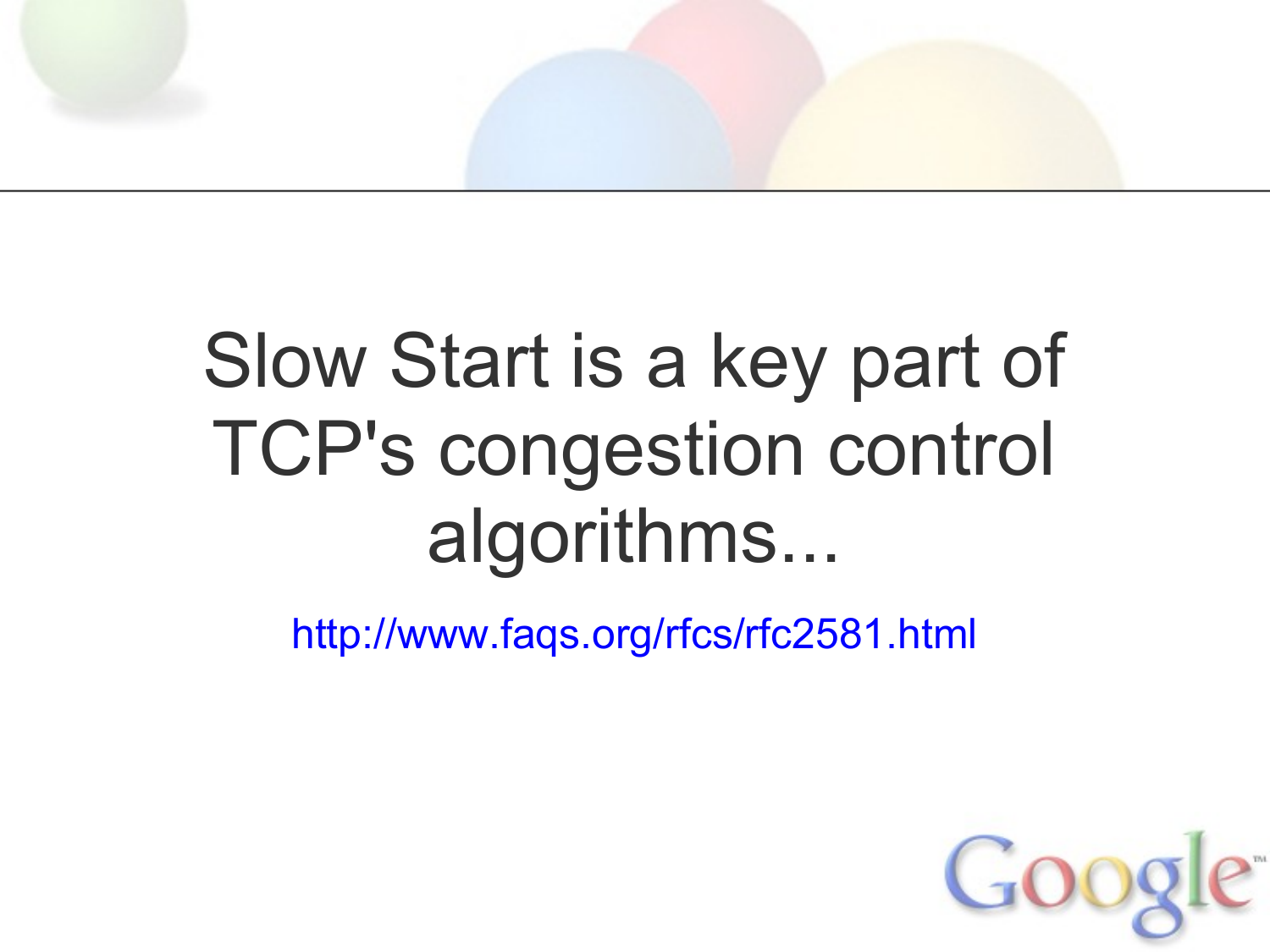# And, ''*lack of attention to the dynamics of packet forwarding can result in severe service degradation or "Internet meltdown* "'.

- Sally Floyd, <http://www.rfc-editor.org/rfc/rfc2914.txt>

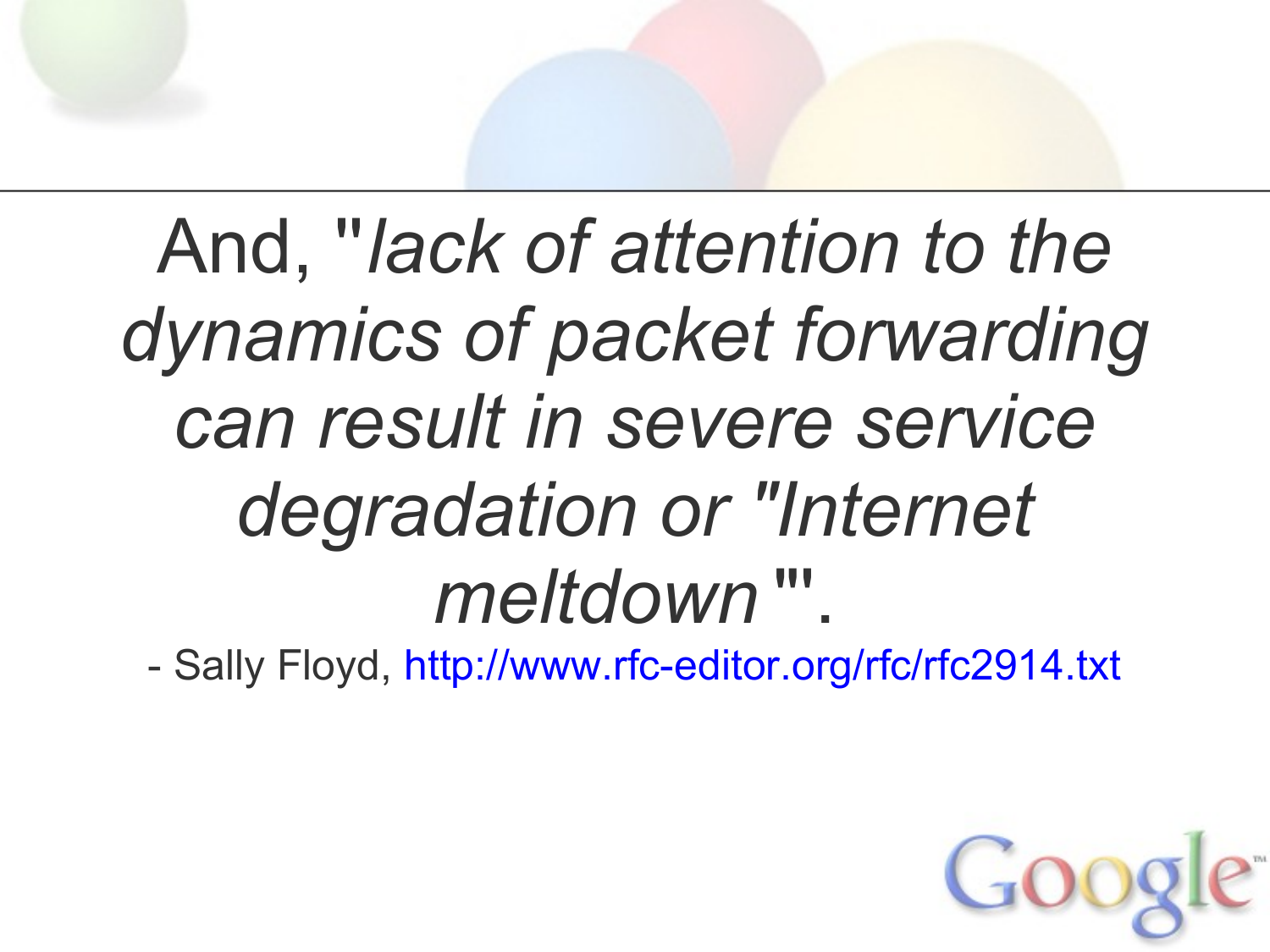

## But Web Browsers today are inadvertently subverting slow start....

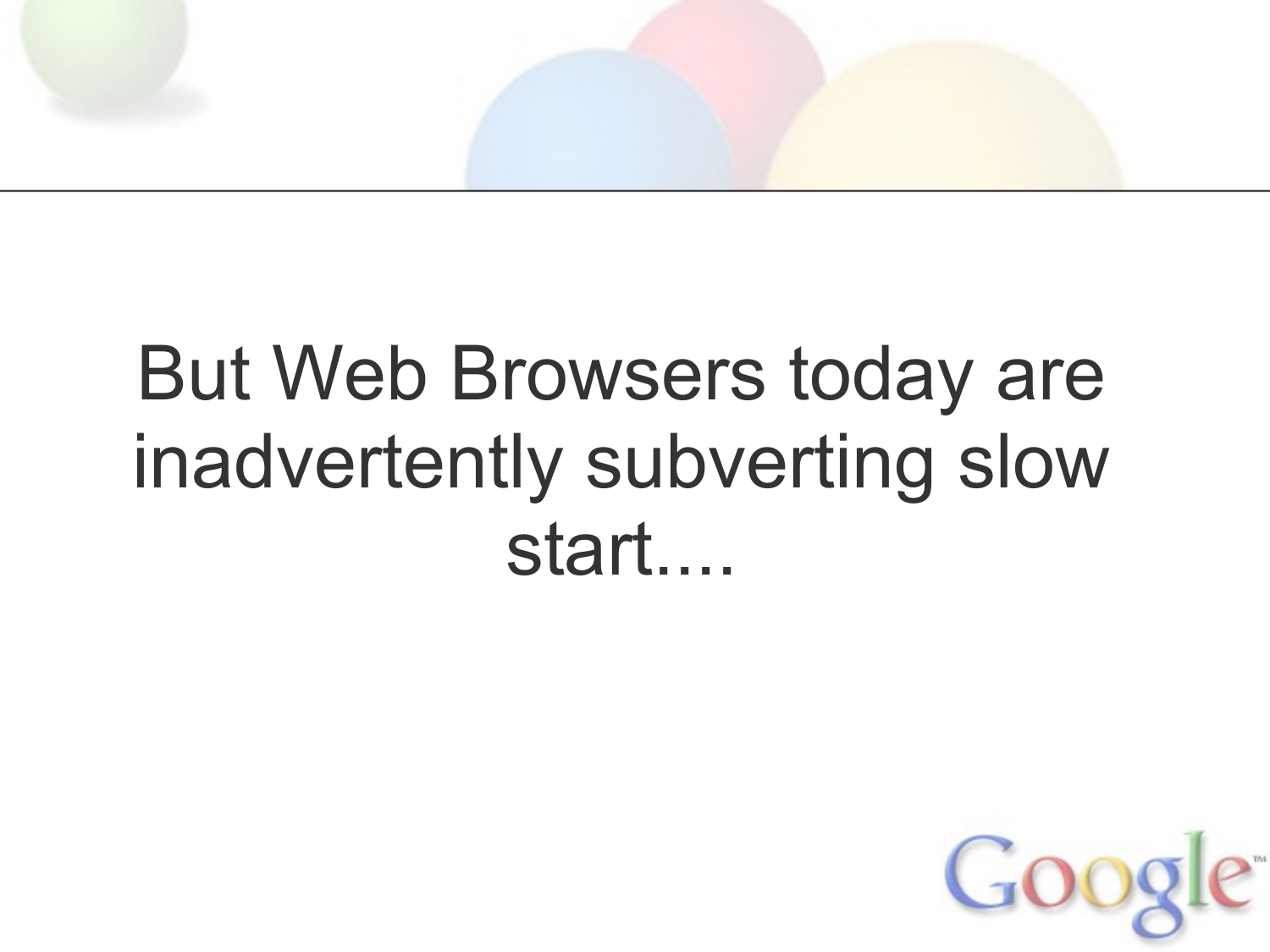

## HTTP Background

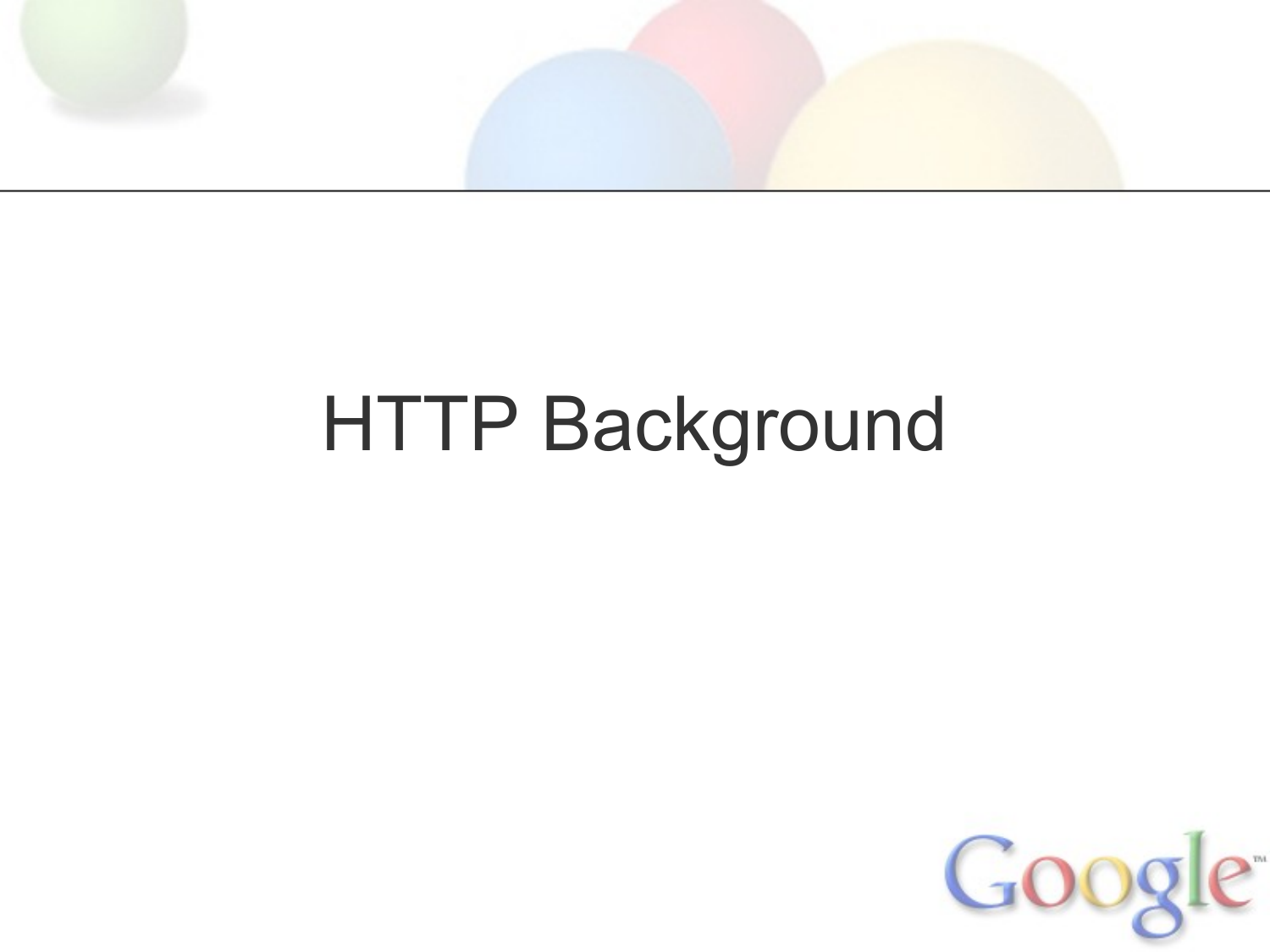### HTTP originally was simple...

- 1. Open a connection
- 2. Send a request
- 3. Receive a response
- 4. When the server hangs up, you're done!

Couldn't be easier to implement...

But not very efficient on the network...

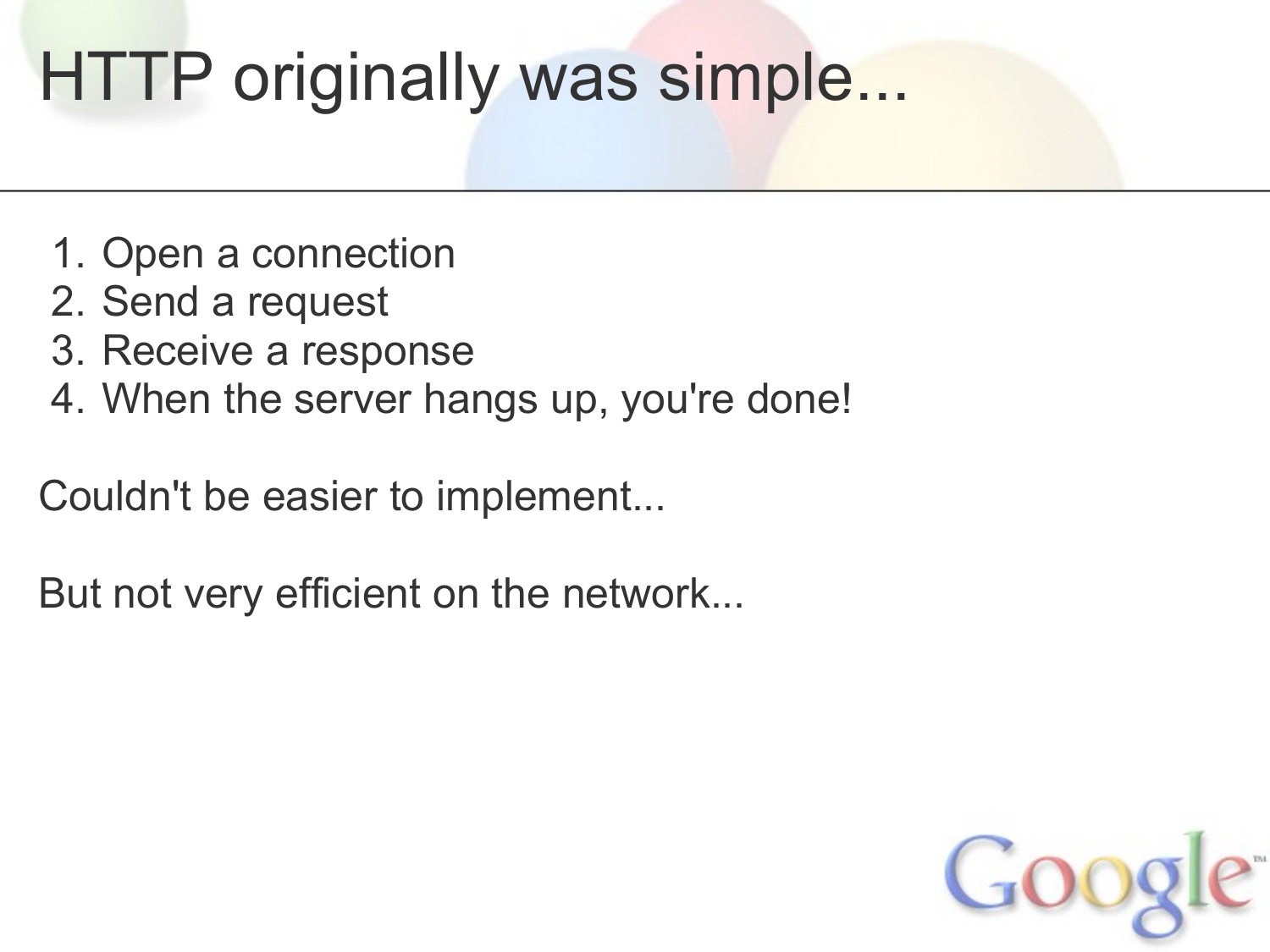#### But Inefficiency Didn't Matter Much

- Web Pages were tiny
- Just a little text and a picture of a dog or two
- No CSS, JS, Video, etc.

As Web Pages grew, simple optimizations were built:

- Keep-Alives recycle TCP connections
- Better caching support
- $\bullet$  etc

But....

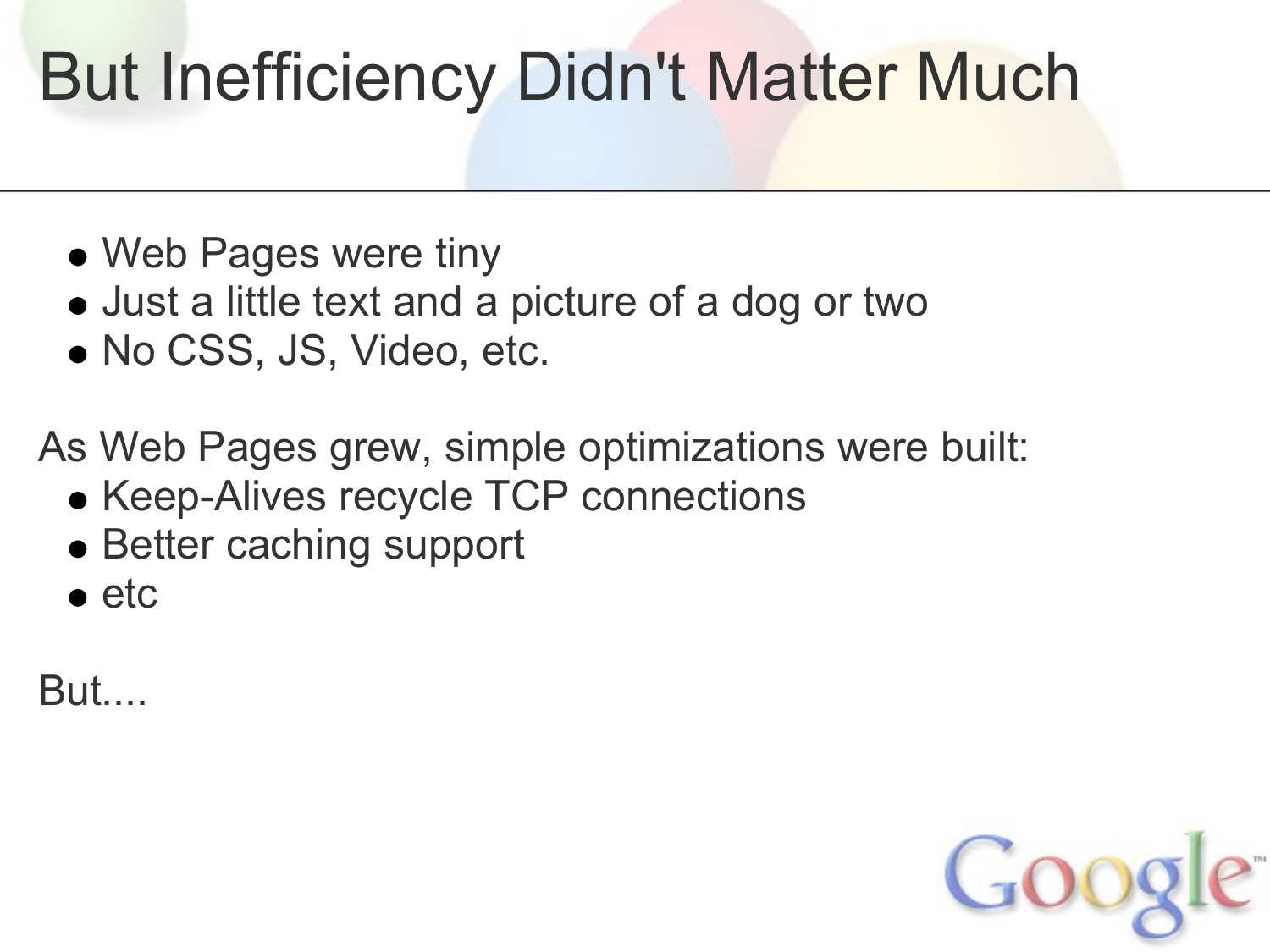### Web Pages Continued to Grow

Technologies evolved.

- CSS, JavaScript, and image usage ballooned
- The average site in the Top-100 now makes ~40 requests per page (uncached)

Browsers were still limited to 2 connections per site (per spec).

Workarounds were easy...

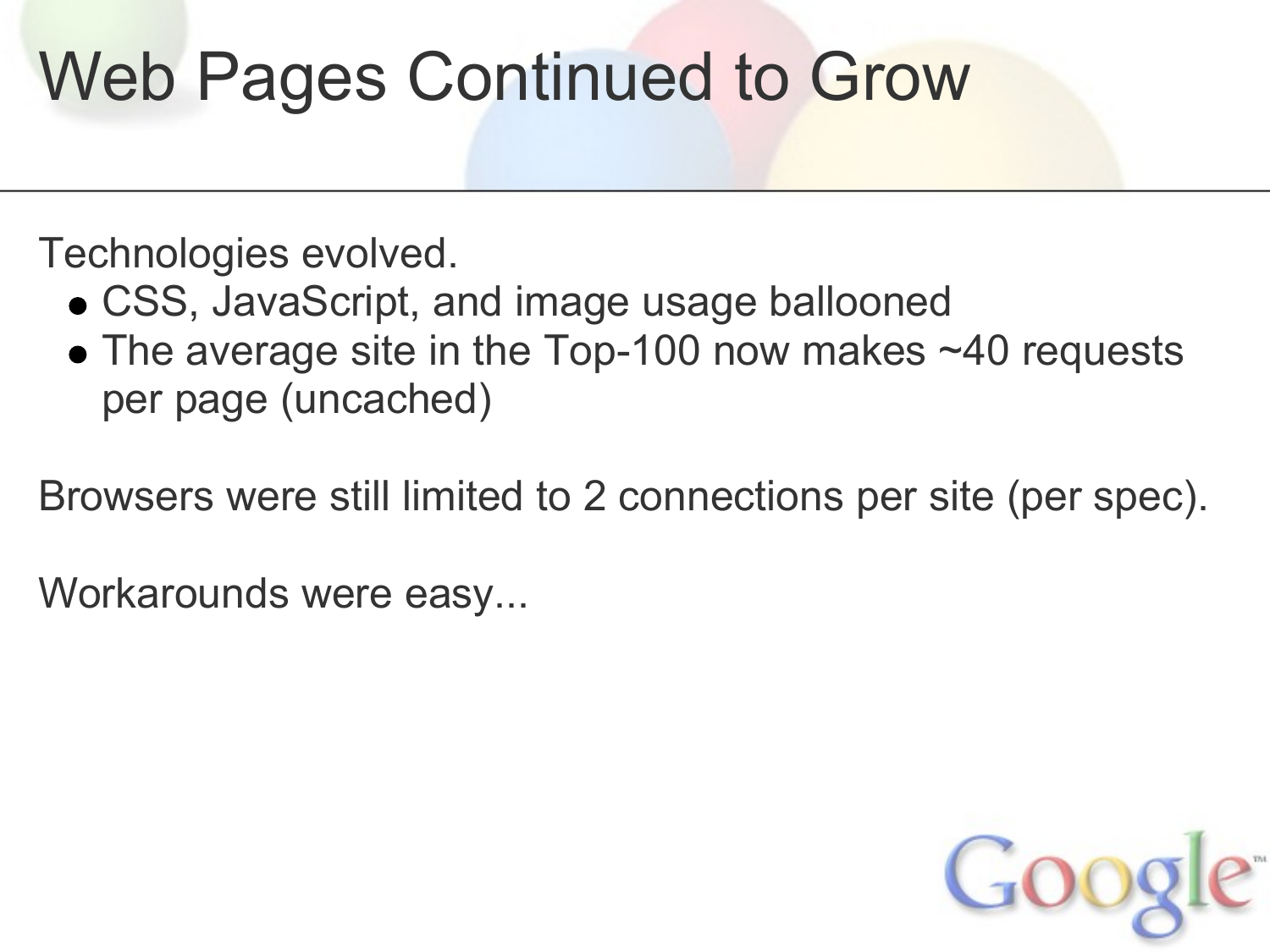## Circumventing Slow Start

- Sending only two concurrent requests was a bottleneck
- Sites seeking speed needed more connections
	- "Subdomain sharding" was invented, since existing browsers would open 2 connections to each subdomain
- Eventually browsers kicked up connection limits 2 connections per domain became 6

And voila! Slow Start is subverted.

6 Connections Per Domain

- \* 6 Subdomains
	- 3 initial cwnd per connection

------ 108 initial cwnd (not exactly what RFC2581 suggests!)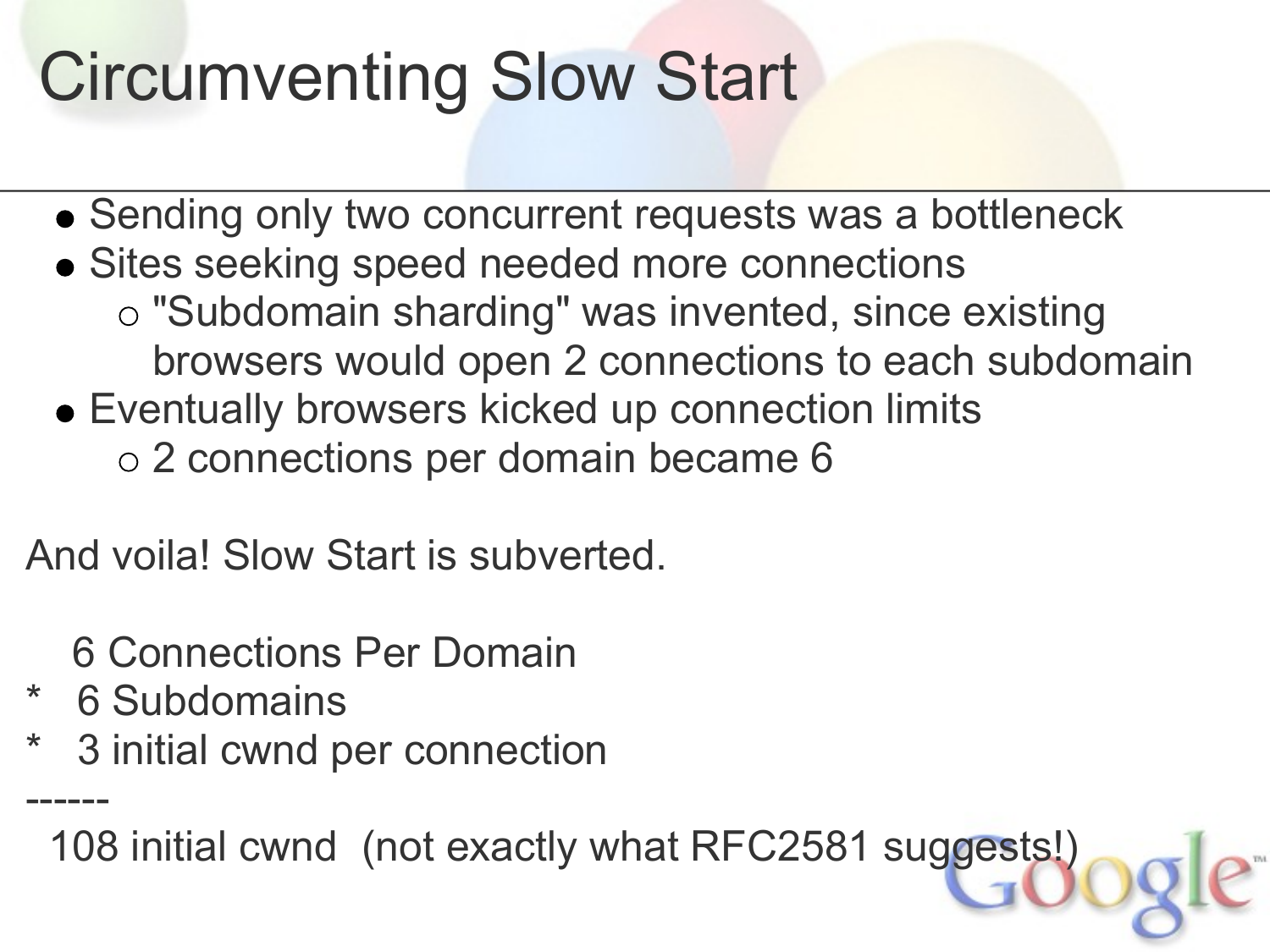## Who is Wrong?

Is the TCP specification wrong?

- Is Slow Start too aggressive?
- Maybe the internet won't break if you turn it off...

Or maybe this is why we measure 1-1.5% packet loss on web pages today...

I don't know, but these are the facts.

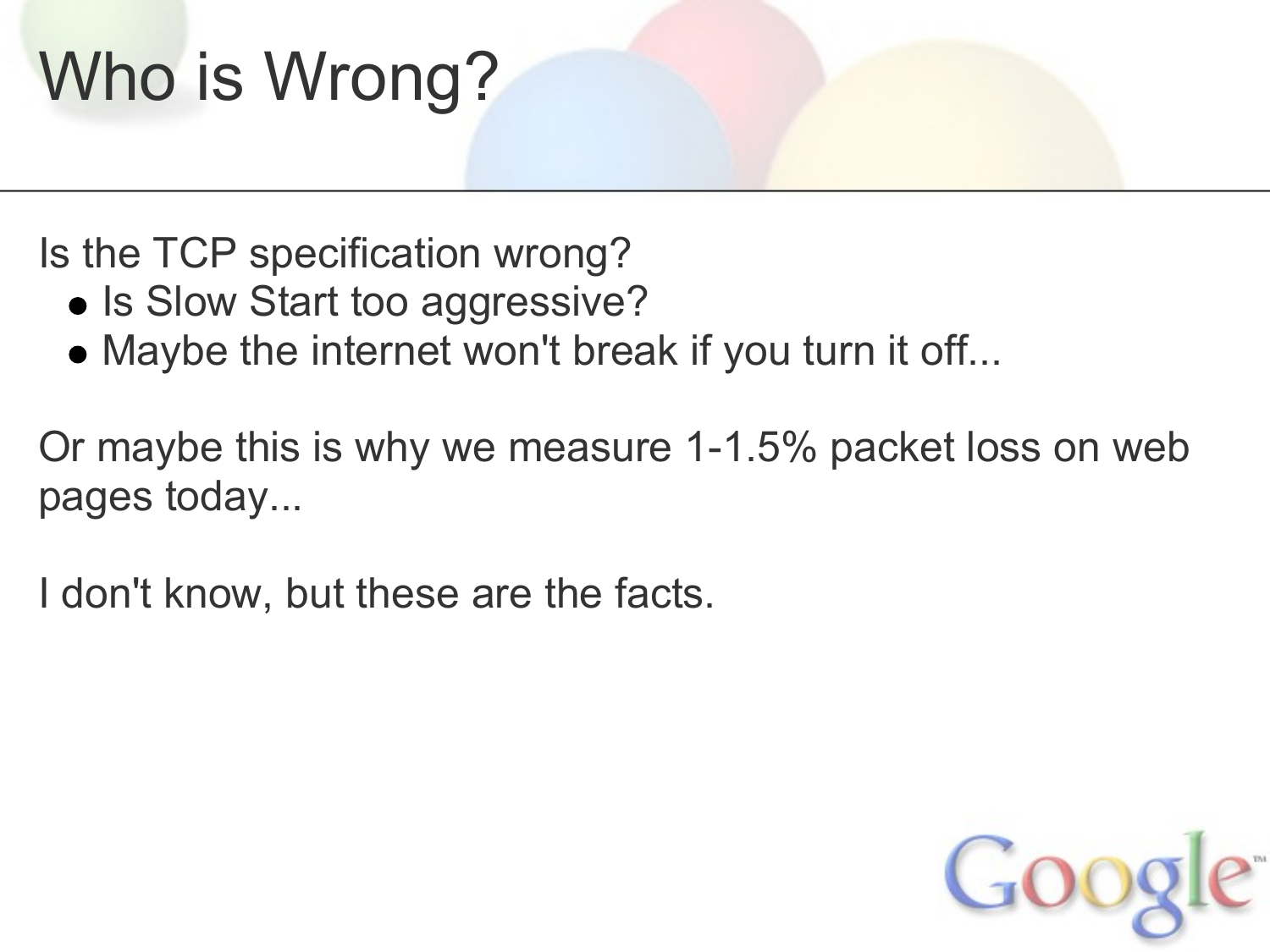## Trying to Build a Better Protocol

SPDY attempts to solve some of HTTP's more fundamental problems:

- serialized requests
- not enough compression

And it is more efficient:

- Overall 40% reduction in packets
- 15% reduction in bytes transmitted

And *most* of the time it is faster.

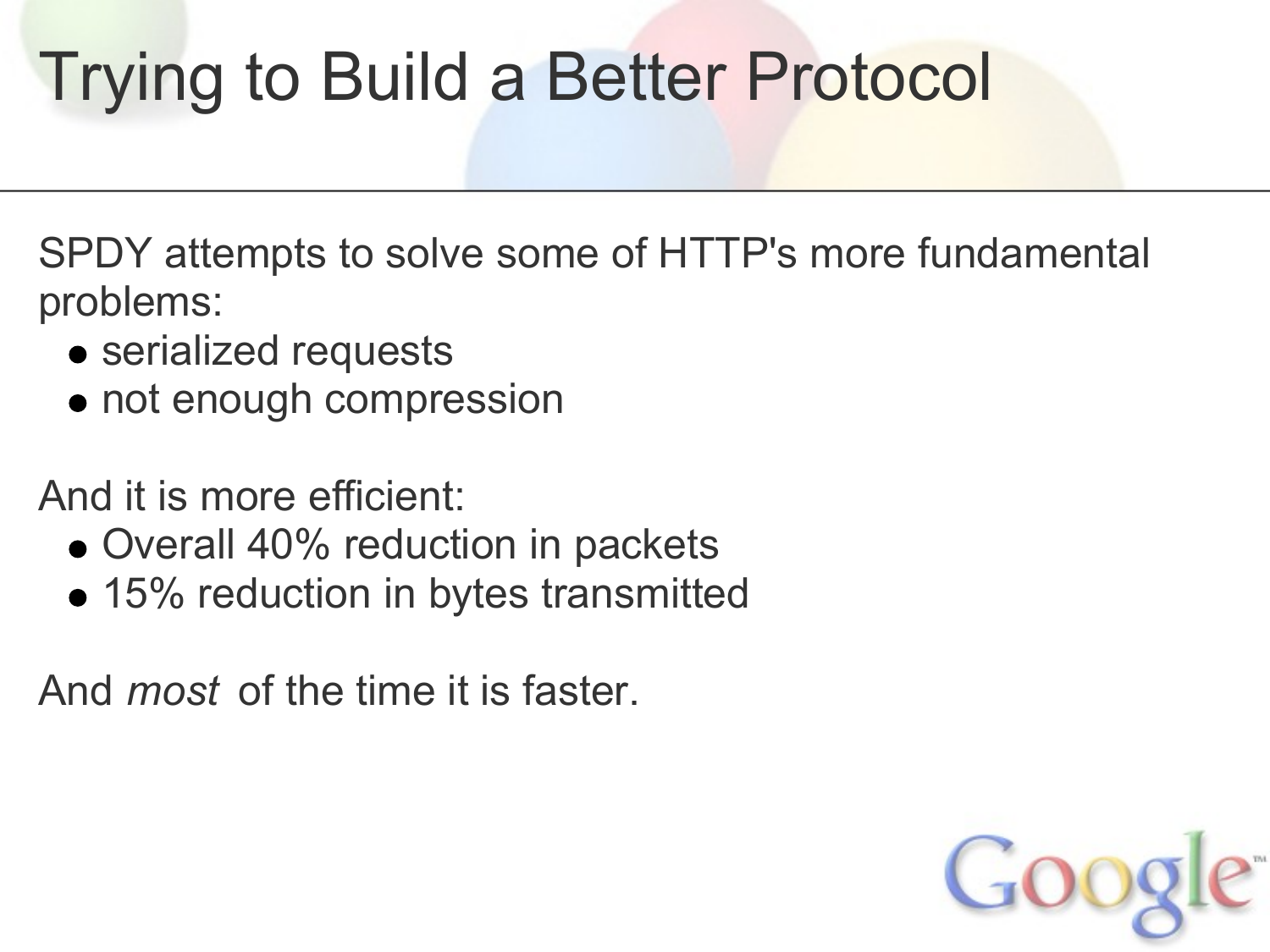### Slow Start Gets In The Way

SPDY attempts to be efficient by using the network more intelligently.

Fewer TCP Connections.

But

- SPDY uses a single connection per domain.
- HTTP uses 6 connections per domain.

This gives HTTP an initial cwnd 6 times larger than an "efficient" protocol!

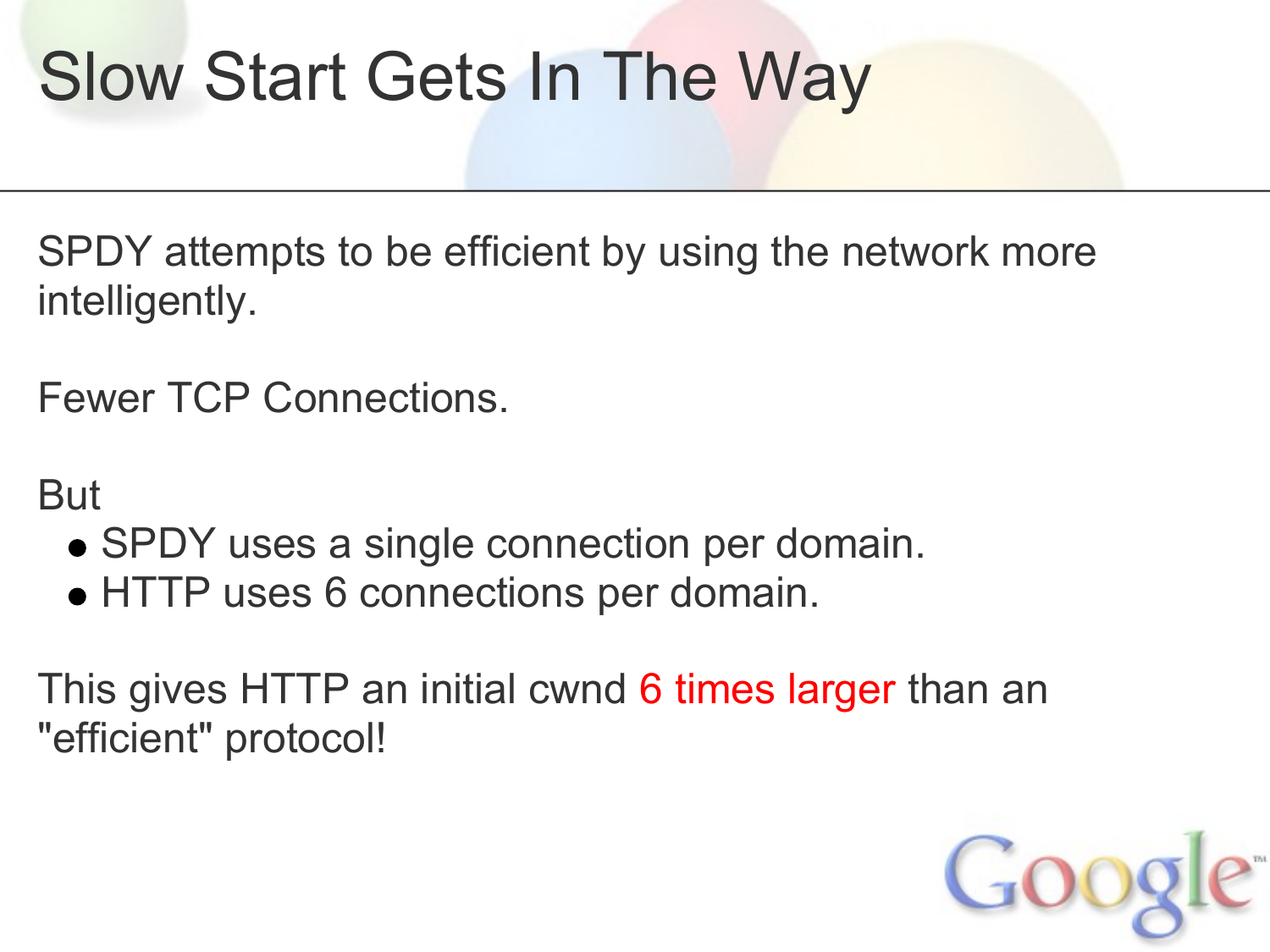

## Example: The Slow Start Bottleneck in Action

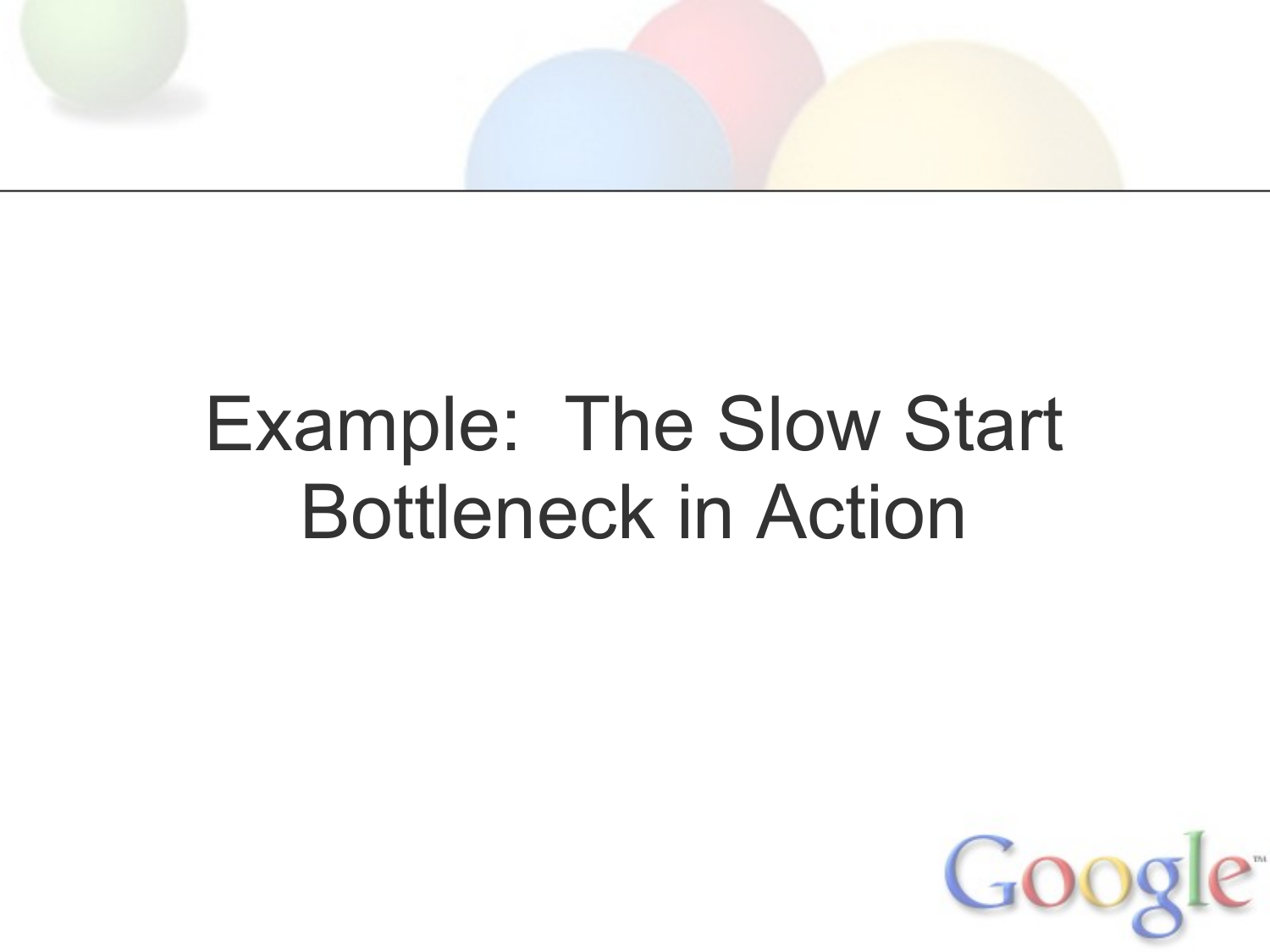## In This Example

#### Network:

- 100Mbps
- 200ms RTT
- $\bullet$  0% loss

#### Browser

- Chrome
- Using SPDY, to load the page over a single connection
- No resources are cached

WebPage

- <http://www.facebook.com/>
- But this can be witnessed on many many webpages.
- There is nothing wrong with the facebook page content.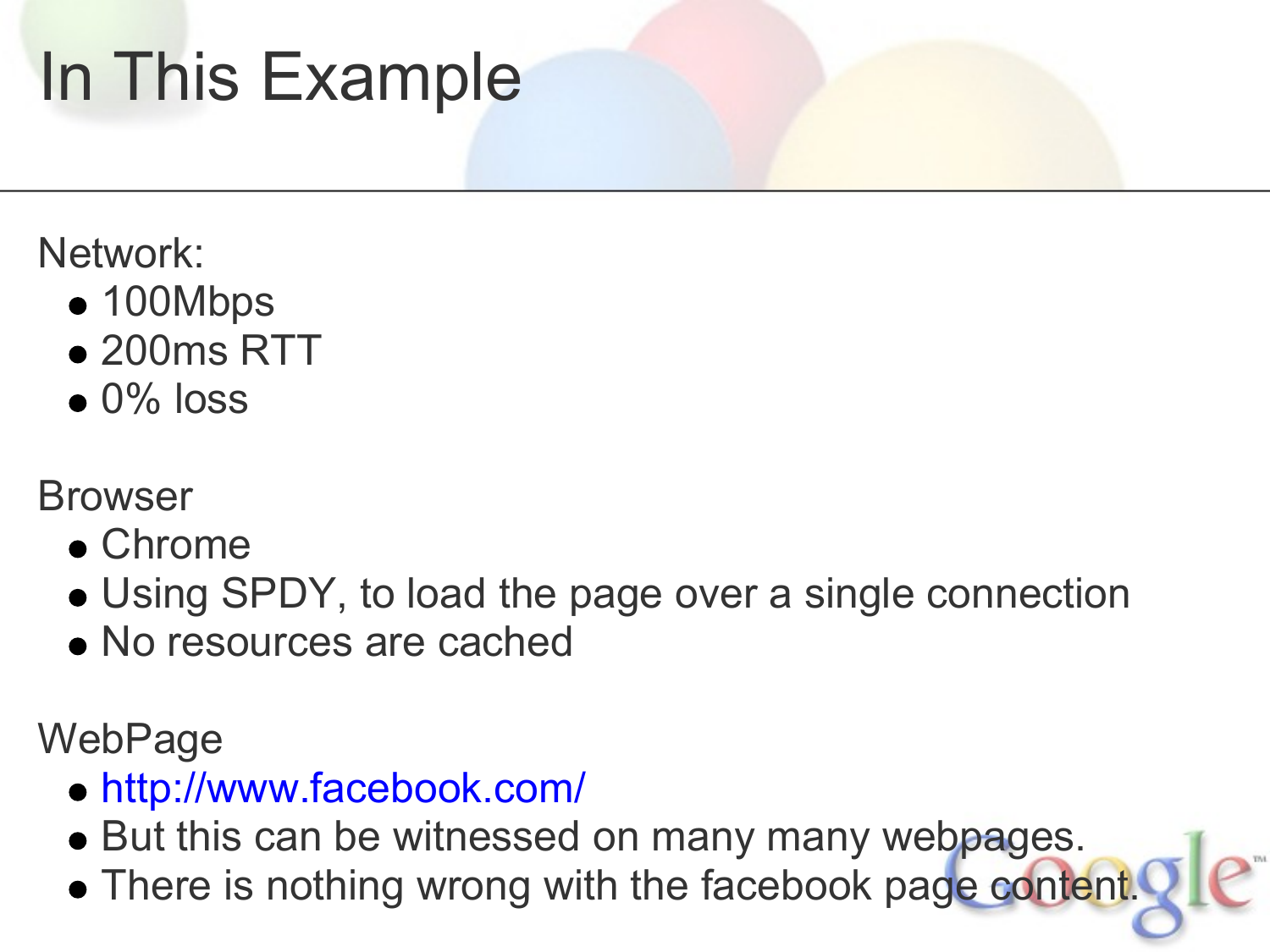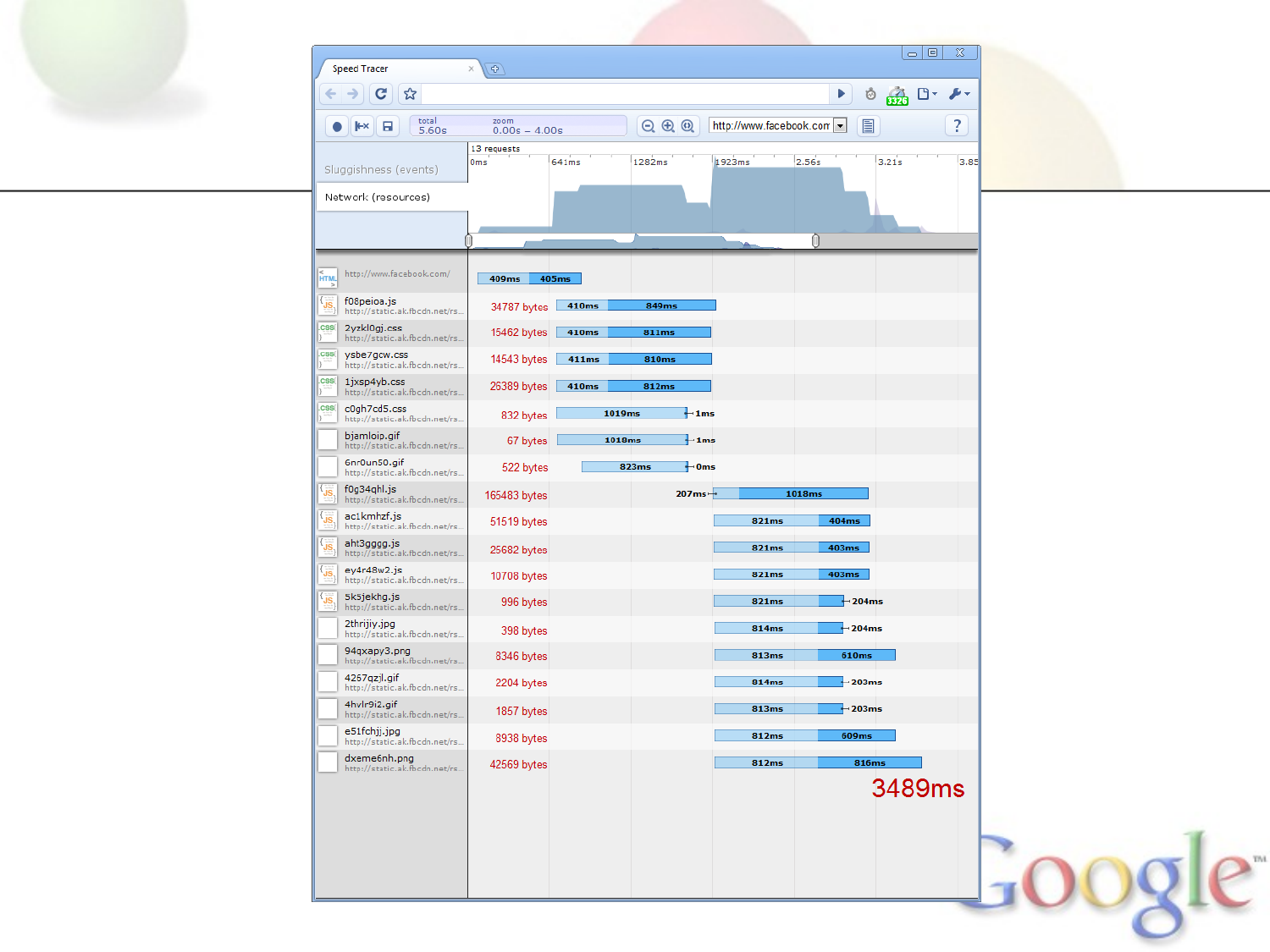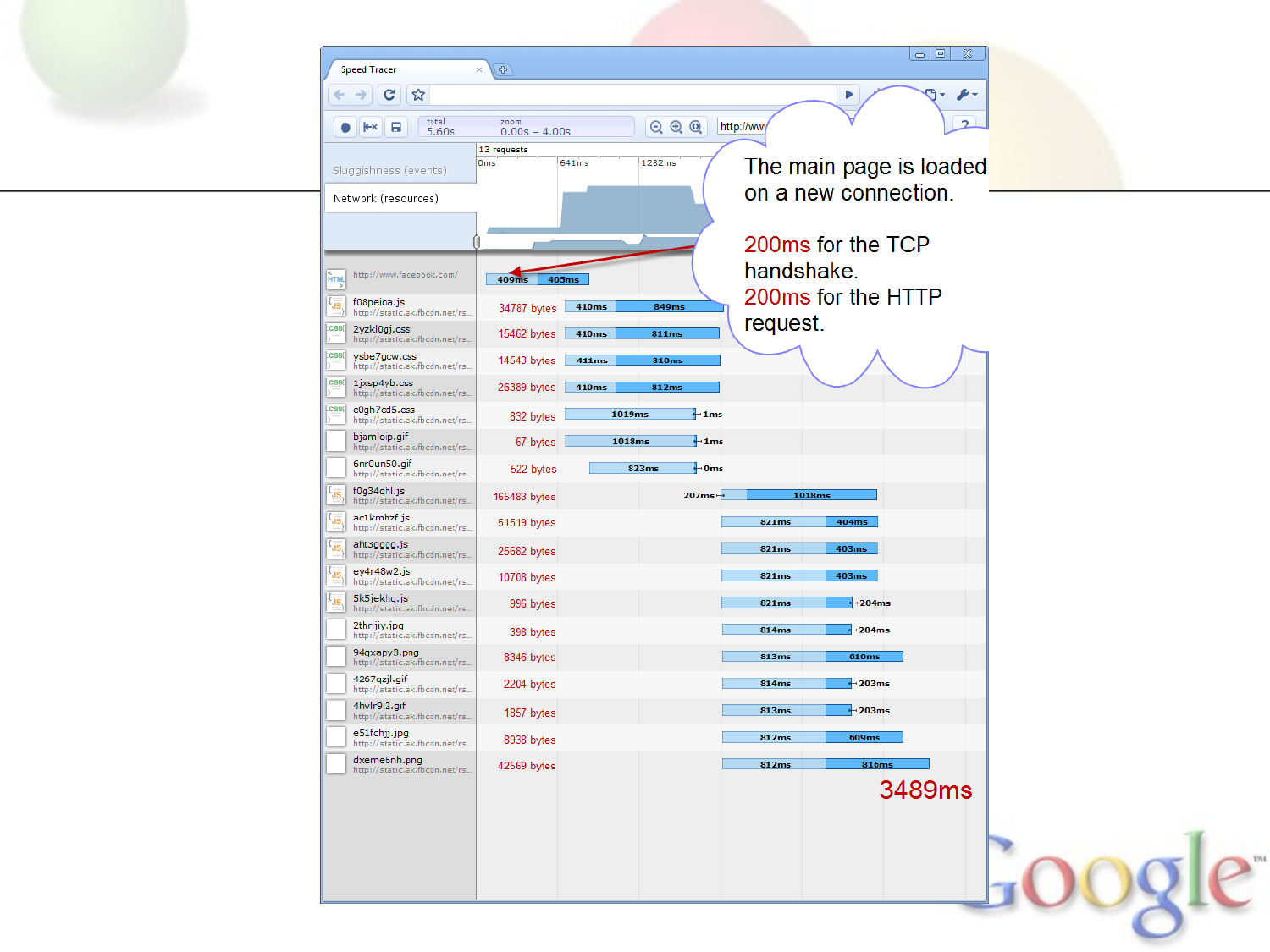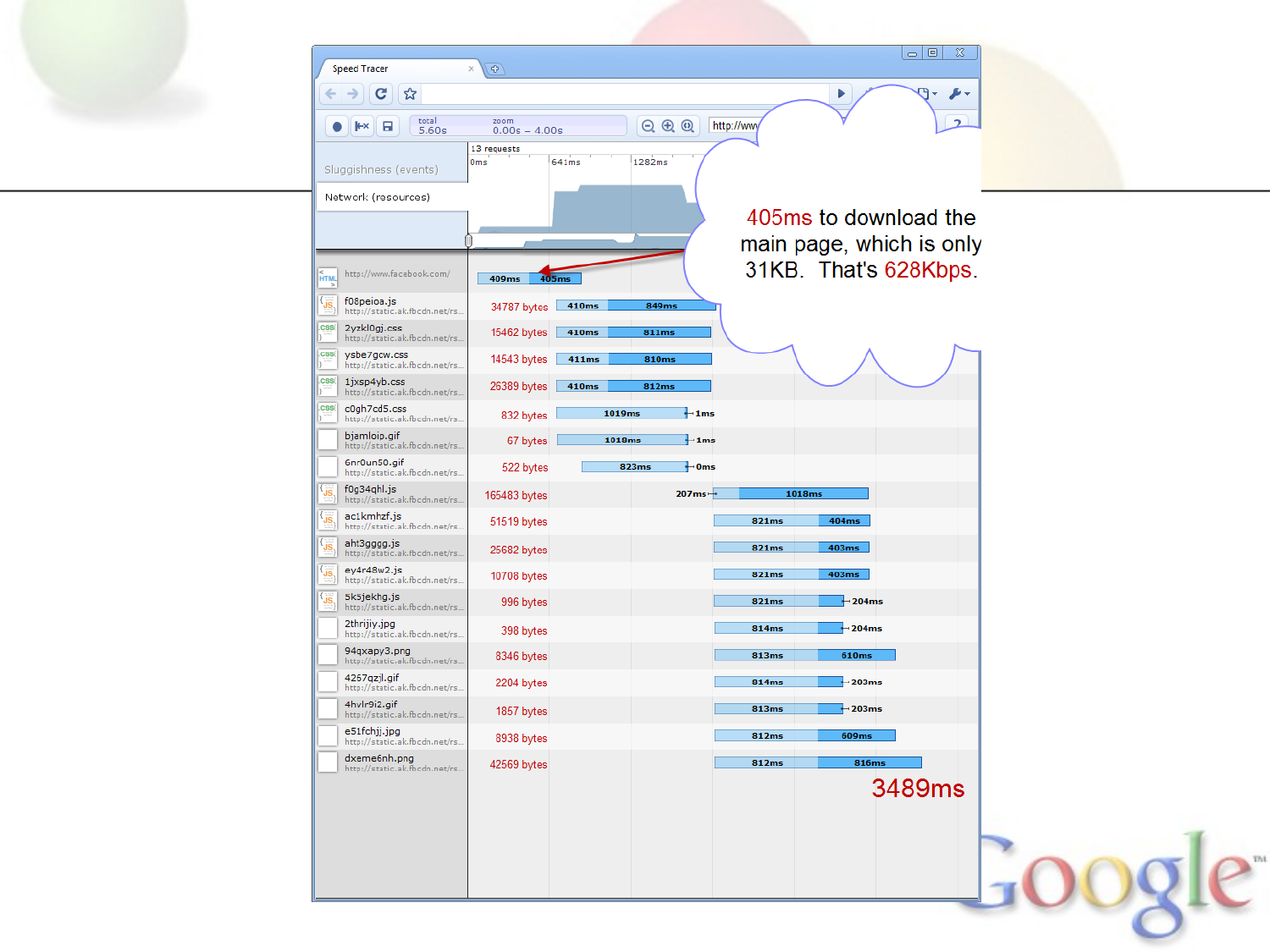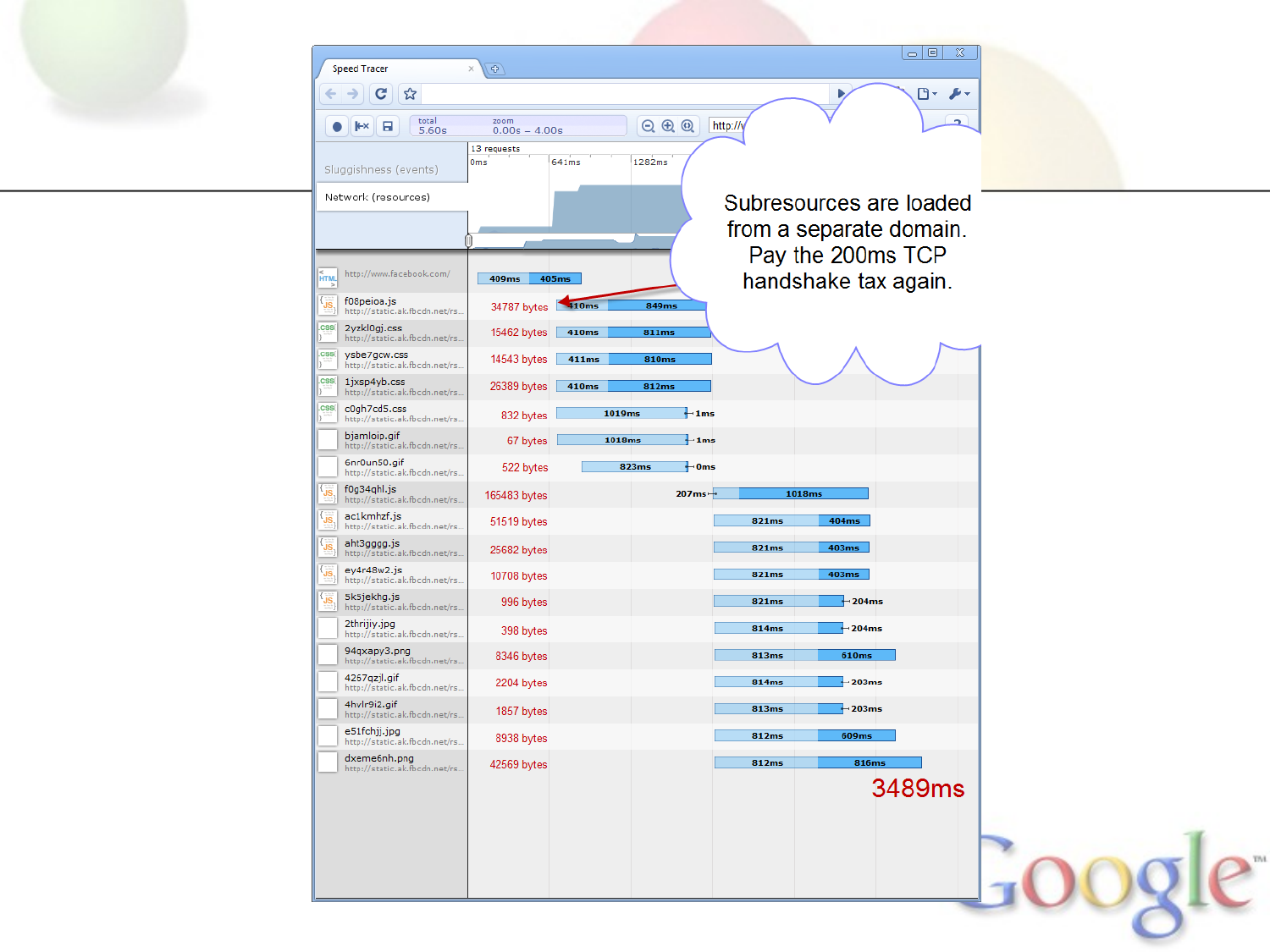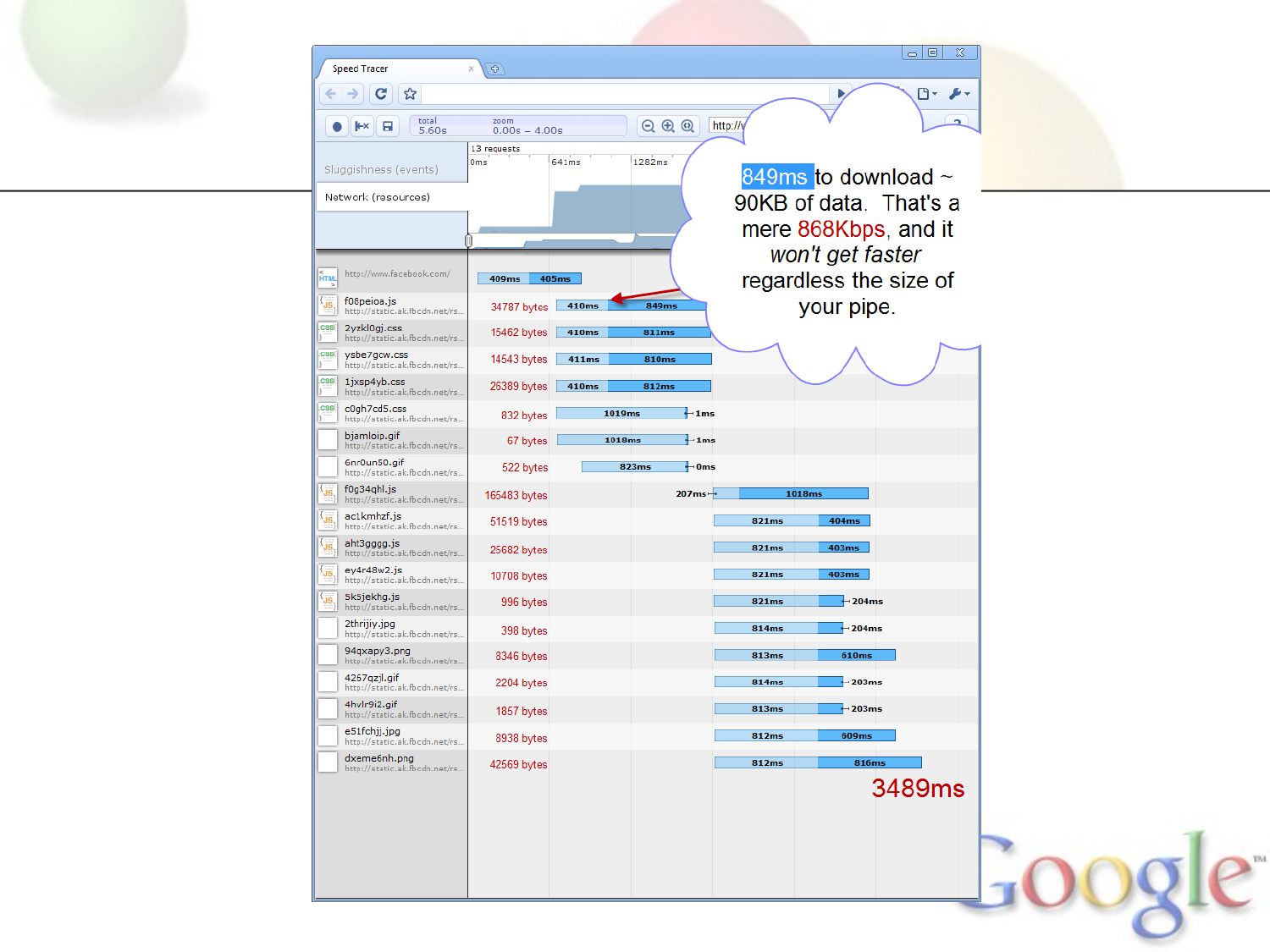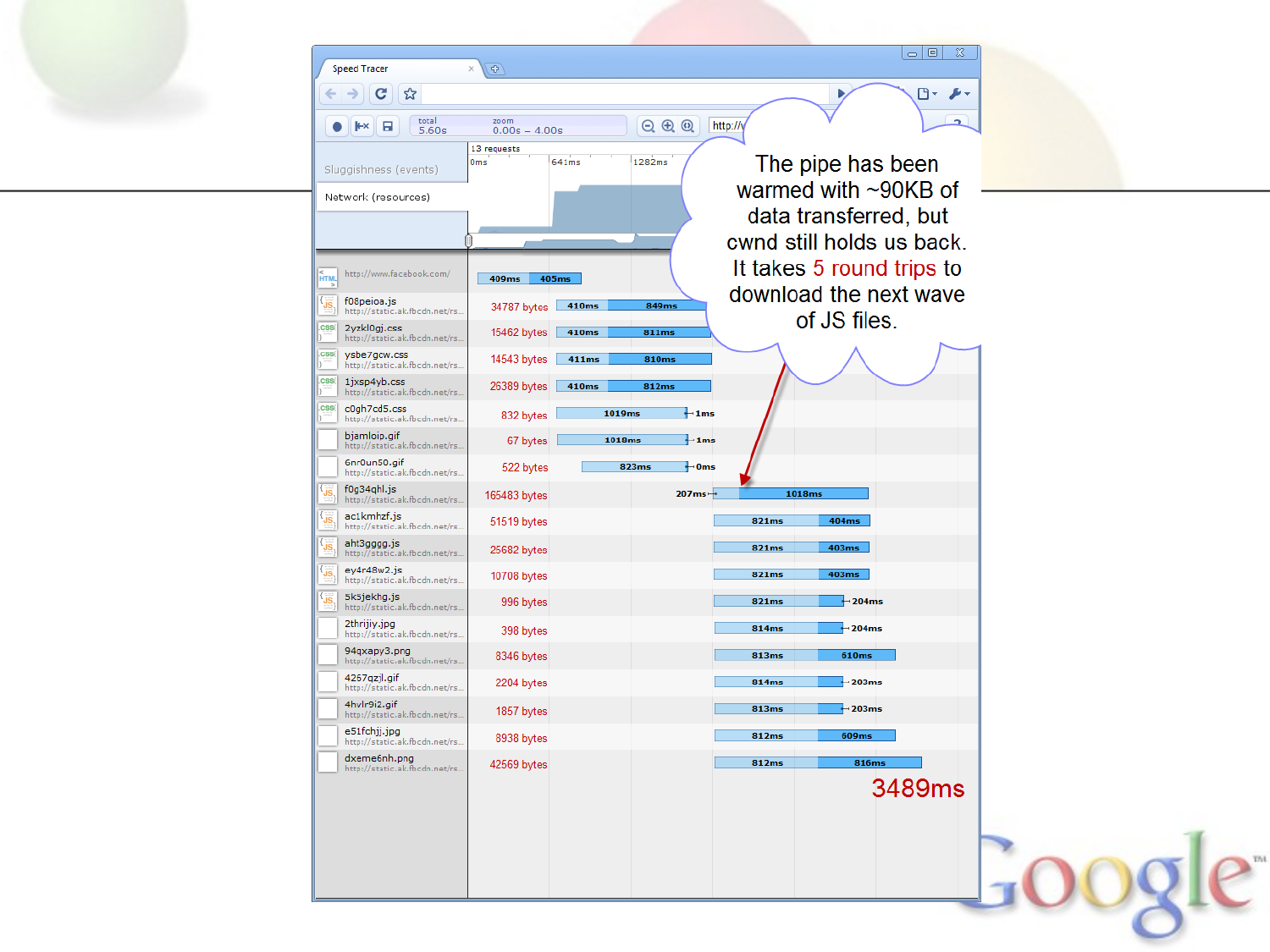

## What happens if we increase the initial cwnd to..... 18?

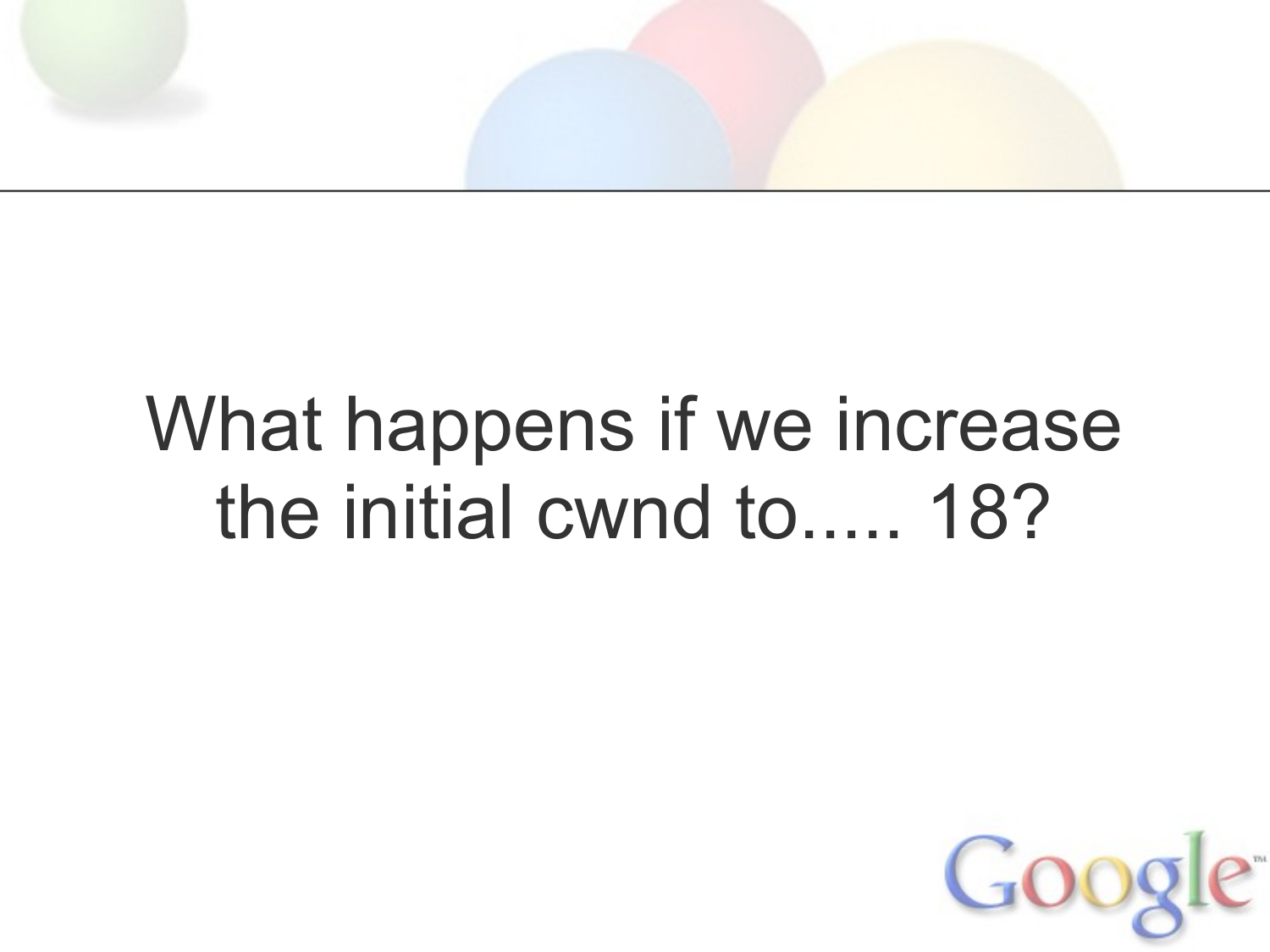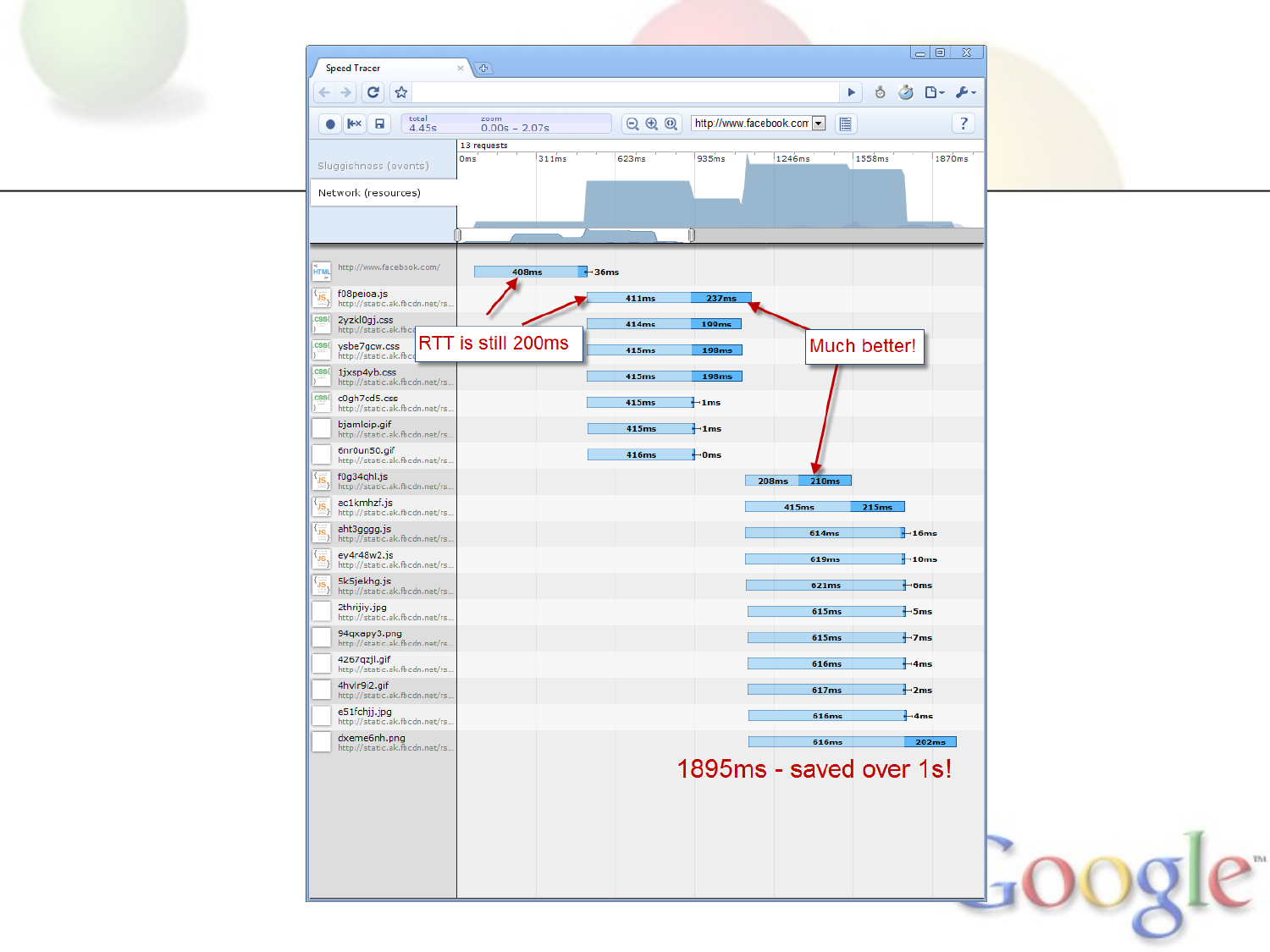

## Compare to Traditional HTTP

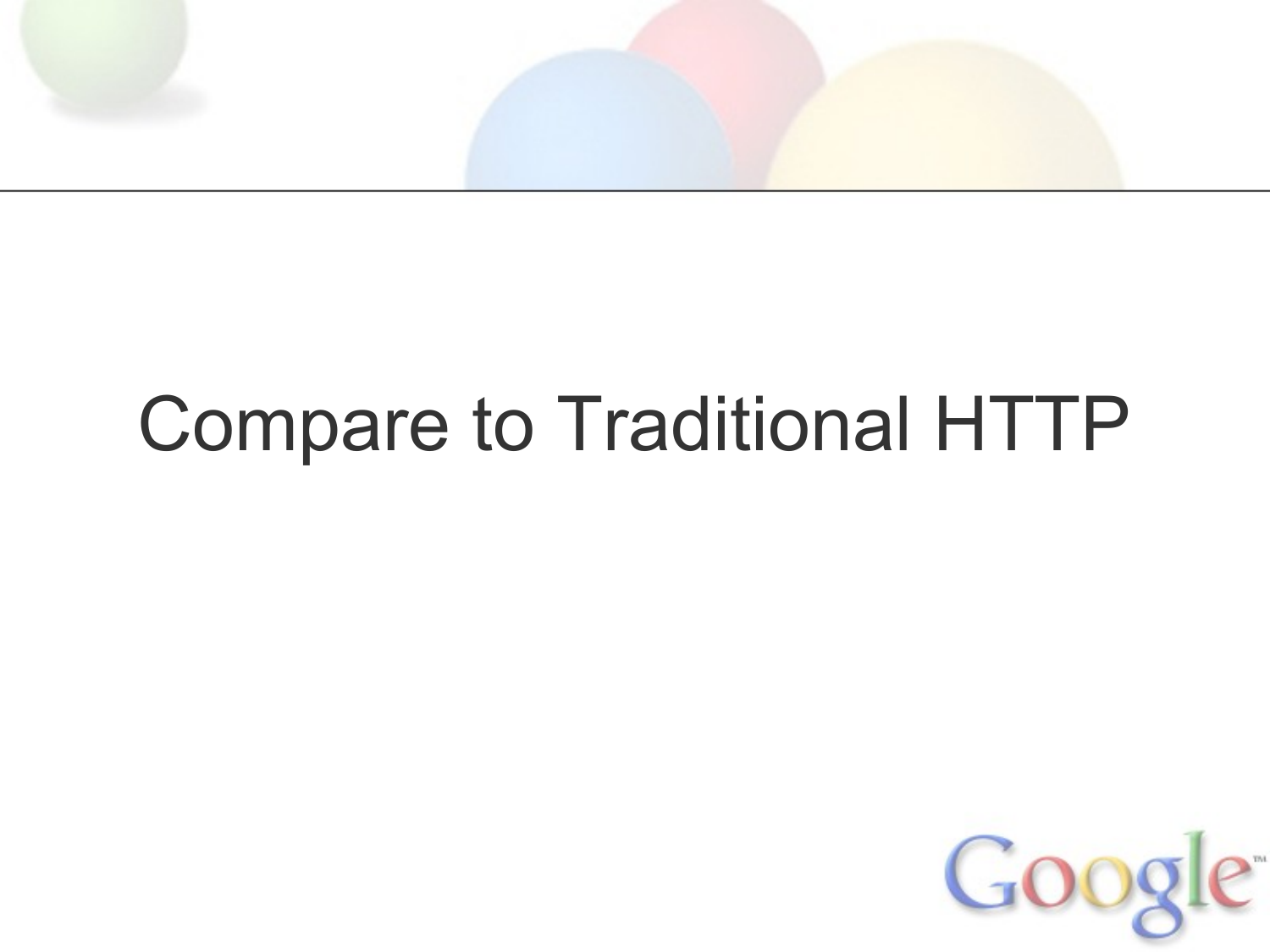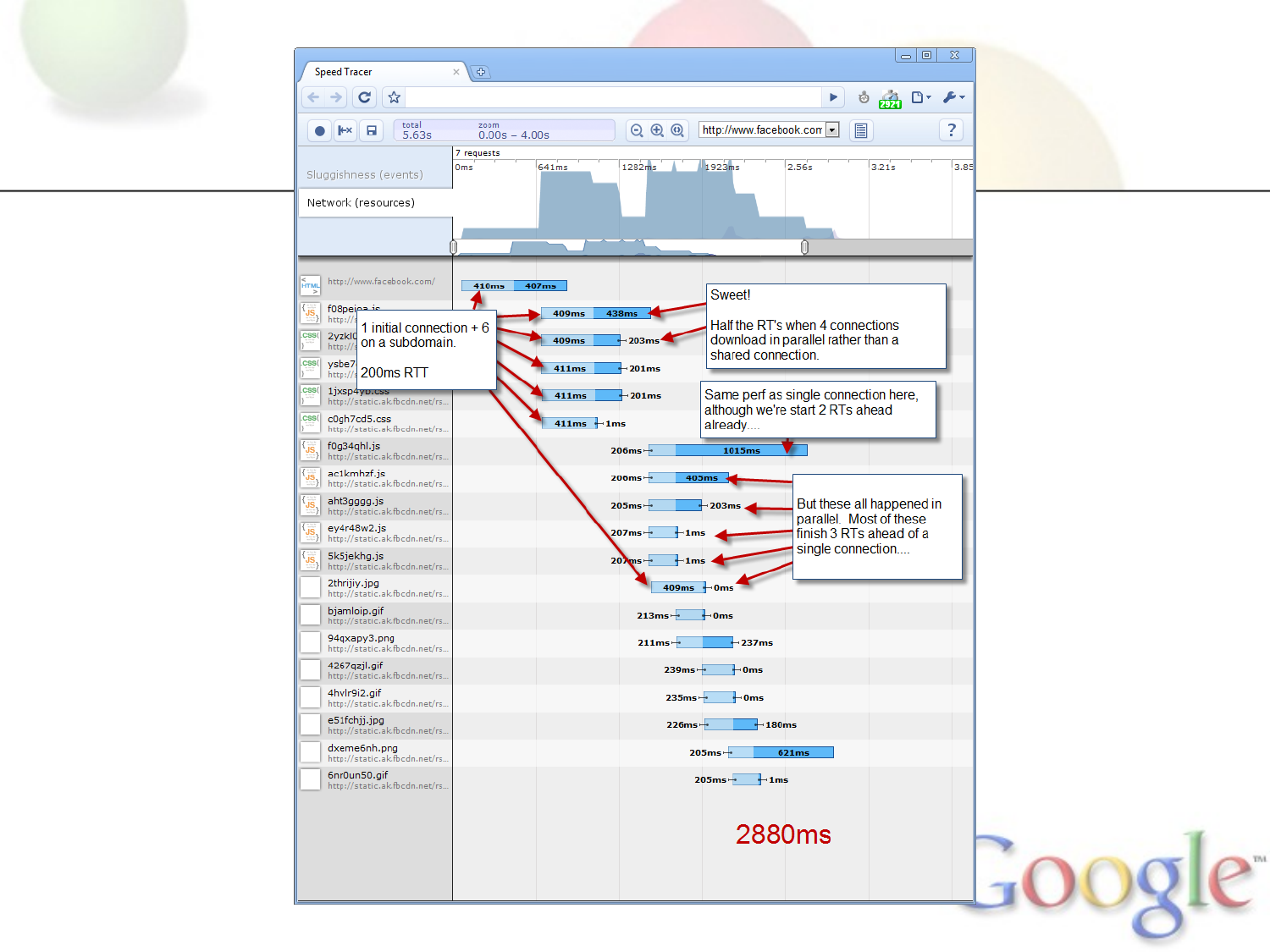### Increasing Initial CWND?

#### It's not a matter of whether we should increase initial cwnd. *For HTTP, it is already increased.*

Data: Sites are already using init-cwnd = 3. HTTP uses 6 connections per domain, enabling init-cwnd = 18. Sites use 3-8 subdomains, increasing init-cwnd to 54-144.

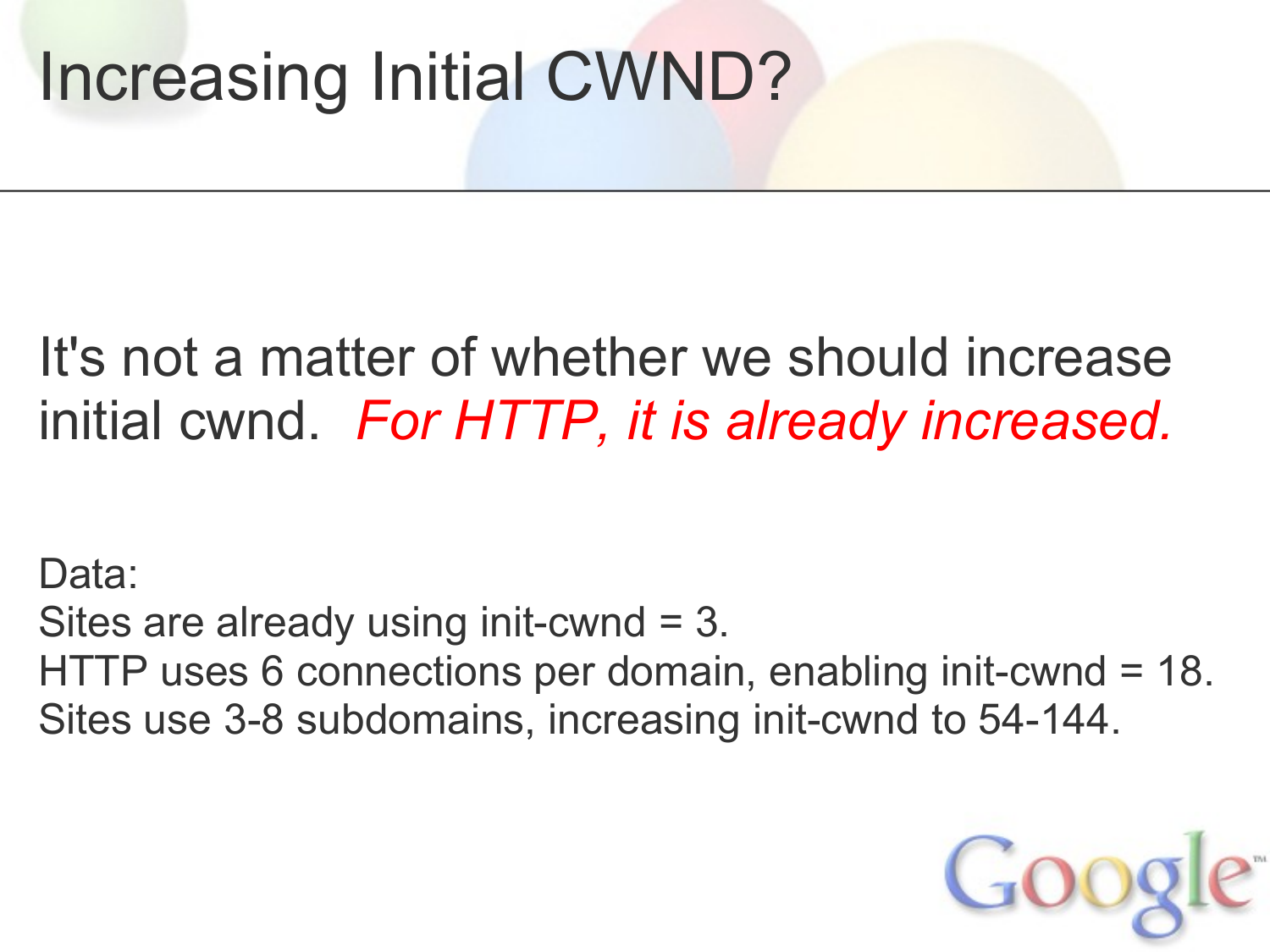#### But Is It Realistic?

initcwnd is generally a global setting hidden inside TCP.

If we increase it globally, HTTP's init-cwnd is always at least 6X larger than it should be.

Even with SPDY, until sites stop using subdomain sharding, effective cwnd is higher than what TCP is attempting to enforce.

Will the internet at large increase their cwnd? Needs a kernel patch at the minimum - possibly a sockets API change.